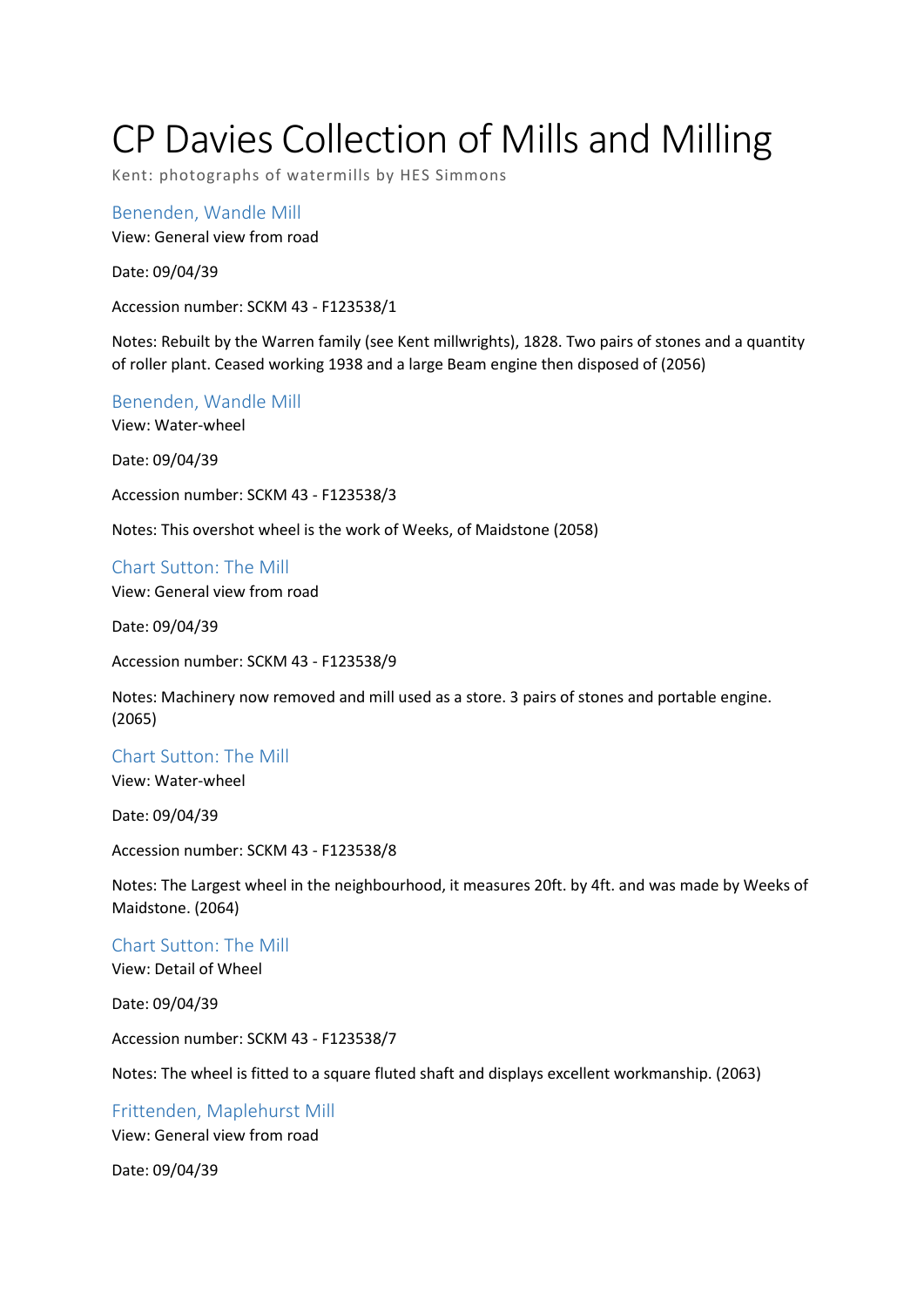Accession number: SCKM 43 - F123538/5

Frittenden, Cherry Tree Farm View: Small Wheel mounted over stream

Date:09/04/39

Accession number: SCKM 43 - F123538/4

Notes: This small wheel used to drive farm machines. (2060)

Otham, Otham Mill View: General view from road

Date: 09/04/39

Accession number: SCKM 43 - F123538/10

Notes: Stands on the River Len and was built in 1837. It is sometimes referred to as Bearsted Mill. (2066)

Otham, Otham Mill

View: Wire machine

Date:<09>

Accession number: SCKM 43 - F123538/14

Notes: Bolter formerly in use at the mill

Otham, Otham Mill

View: Water-wheel

Date: 09/04/39

Accession number: SCKM 43 - F123538/12

Notes: The overshot wheel is of small diameter but wide, and is extremely powerful

Harrietsham, Pollhill Mill Views: Wheel only

Date: 09/04/39

Accession number: SCKM 43 - F123538/19

Notes: The mill has gone, but the wheel and pentrough made by Weeks is still in position. (2075)

Harrietsham, Pollhill Mill View: Site of mill Date: 09/04/39 Accession number: SCKM 43 - F123538/18

Notes: Was a small mill. The site now forms part of a garden. (2074)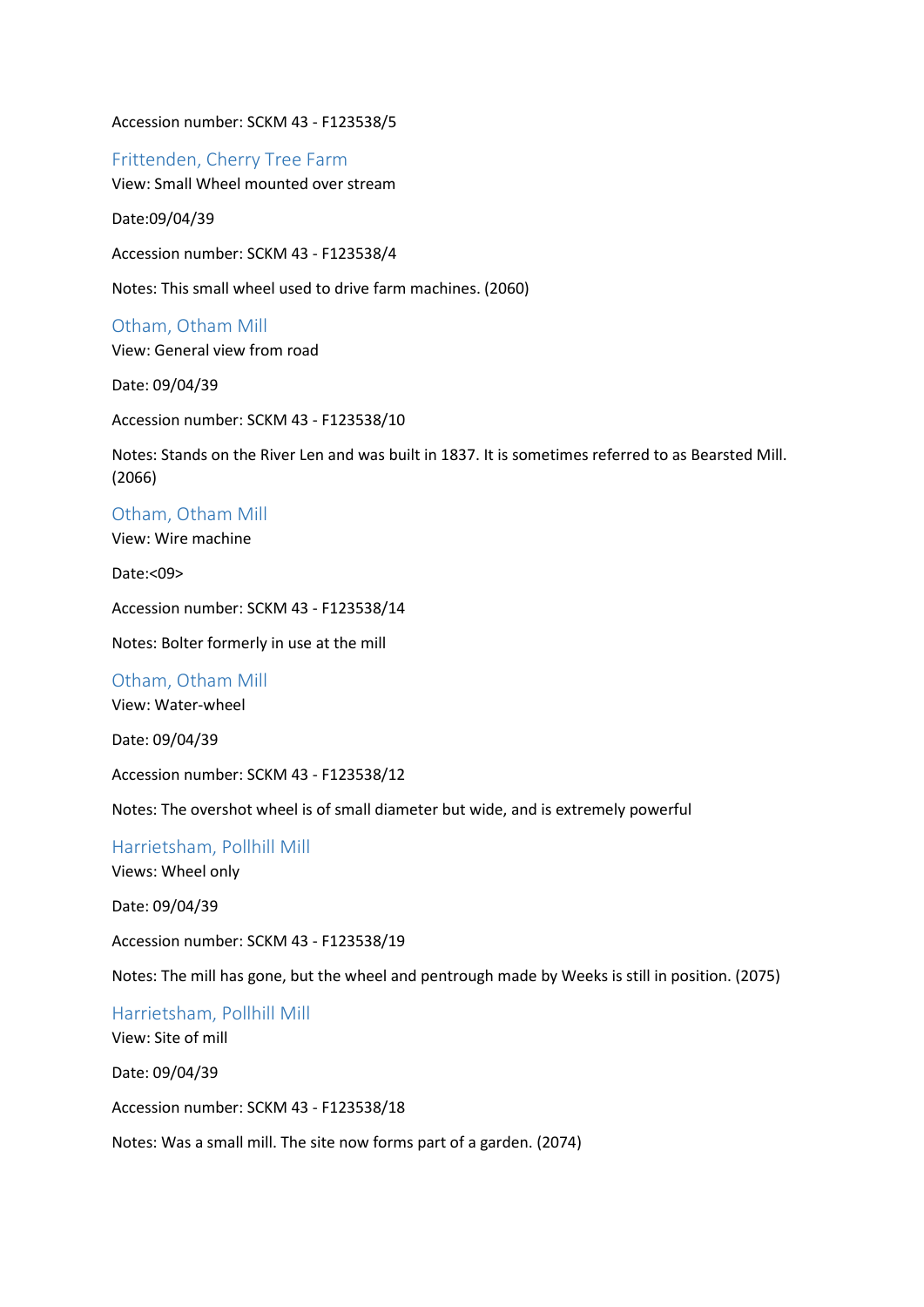#### Hollingbourne, The Mill

View: General

Date: 09/04/39

Accession number: SCKM 43 - F123538/15

Notes: Built 1840 and ceased work 1924. Three pairs of stones. Wheel is of overshot type.(2071)

## Ulcombe,Chegworth Mill

View: General from road Date: 09/04/39

Accession number: SCKM 43 - F123538/16

Notes: stands near Chegworth Court and works three pairs of stones.(2072)

Ulcombe,Chegworth Mill View: Wheel

Date: 09/04/39

Accession number: SCKM 43 - F123538/17

Notes: Overshot wheel by Weeks of Maidstone.(2073)

#### Harrietsham, Fairbourne Mill

View: General view

Date: 09/04/39

Accession number: SCKM 43 - F123538/20

Notes: Stands between Harrietsham & Ulcombe. Wheel now removed and power supplied by turbine.(2076)

Willesborough, Sevington Mill

View: General view of ruins

Date: 10/04/39

Accession number: SCKM 43 - F123538/21a

Notes: Rebuilt by Thomas Perkins in 1852 and eventually gutted by fire. Had two wooden overshot wheels and five pairs of stones.(2077)

Comment by CP Davies(?): "I think only one wheel"

Egerton, Burnt Mill View: General

Date: 10/04/39

Accession number: SCKM 43 - F123538/32

Notes: Stands well away from road and is a very interesting mill. Three pairs of stones. Machinery includes an old fashioned split damsel and two wooden stone nuts. The small iron overshot was made by John Hill of Ashford in 1863. (2088)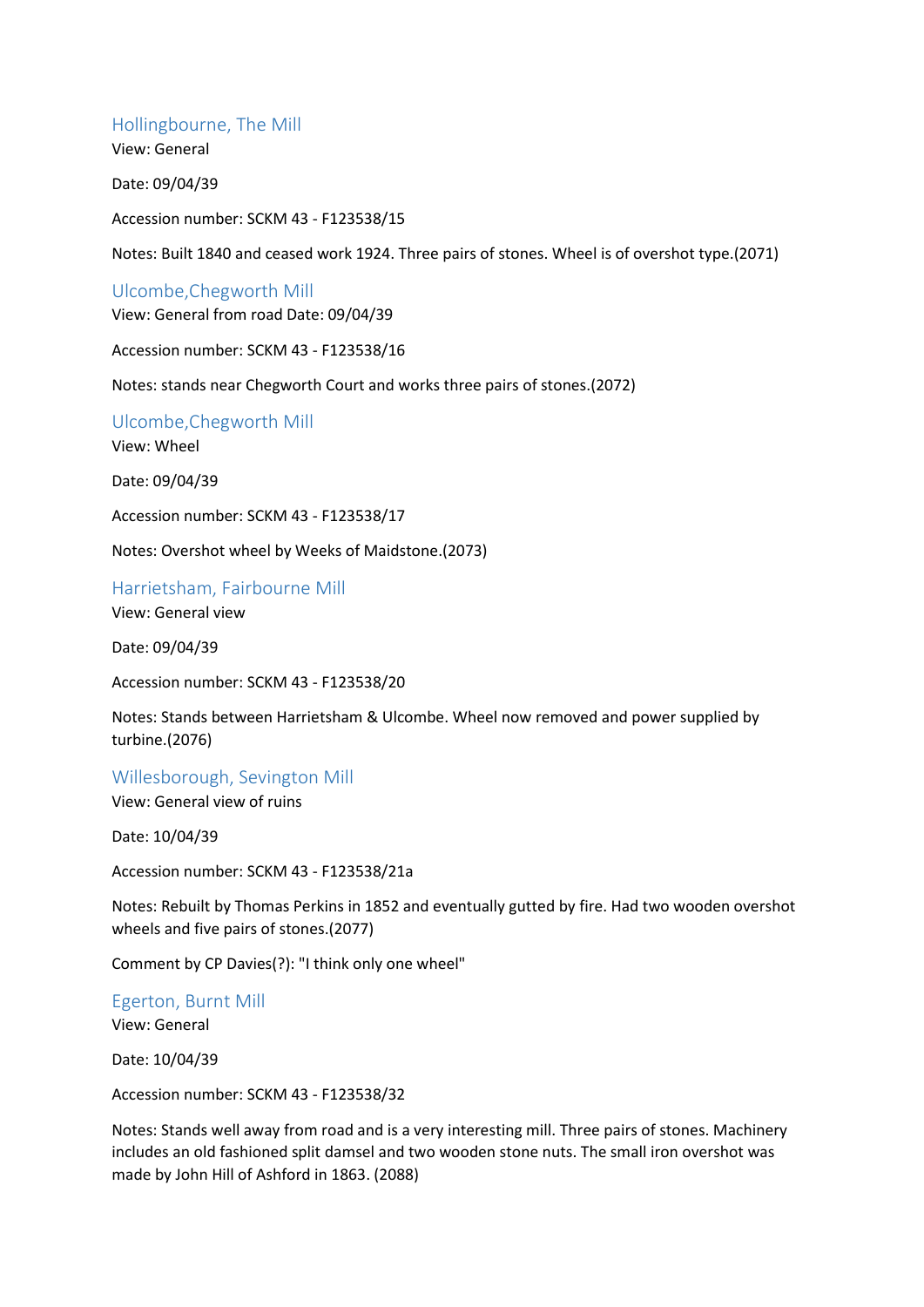### Egerton, Burnt Mill

View: General, from across river

Date: 10/04/39

Accession number: SCKM 43 - F123538/30

Notes: (2086)

Egerton, Field Mill View: General, from road

Date: 10/04/39

Accession number: SCKM 43 - F123538/34

Notes: Very small inside. Originally two pairs of stones but one only when mill sold 1938. Was latterly used in conjunction with Stone Mill (wind) of same parish.(2090)

# Egerton, Field Mill

View: General, from field on opposite side of road

Date: 10/04/39

Accession number: SCKM 43 - F123538/33

Notes: Worked by an enclosed overshot wheel.(2089)

Wye Watermill View: General, from other side of river

Date: 10/04/39

Accession number: SCKM 43 - F123538/22

Notes: Stands on east bank of the Great Stour and close to the railway station. Used for many years by the Kennett family and now run by Messrs. Denne. The large flood gates were put in by Weeks of Maidstone in 1869.(2078)

#### Westwell Mill

View: General, from road

Date: 10/04/39

Accession number: SCKM 43 - F123538/23

Notes: (2079)

Westwell Mill View: side of mill showing wheel

Date: 10/04/39

Accession number: SCKM 43 - F123538/25

Notes: Stands east side of the church and contains much early wooden gear. Now disused but in fair repair. (2081)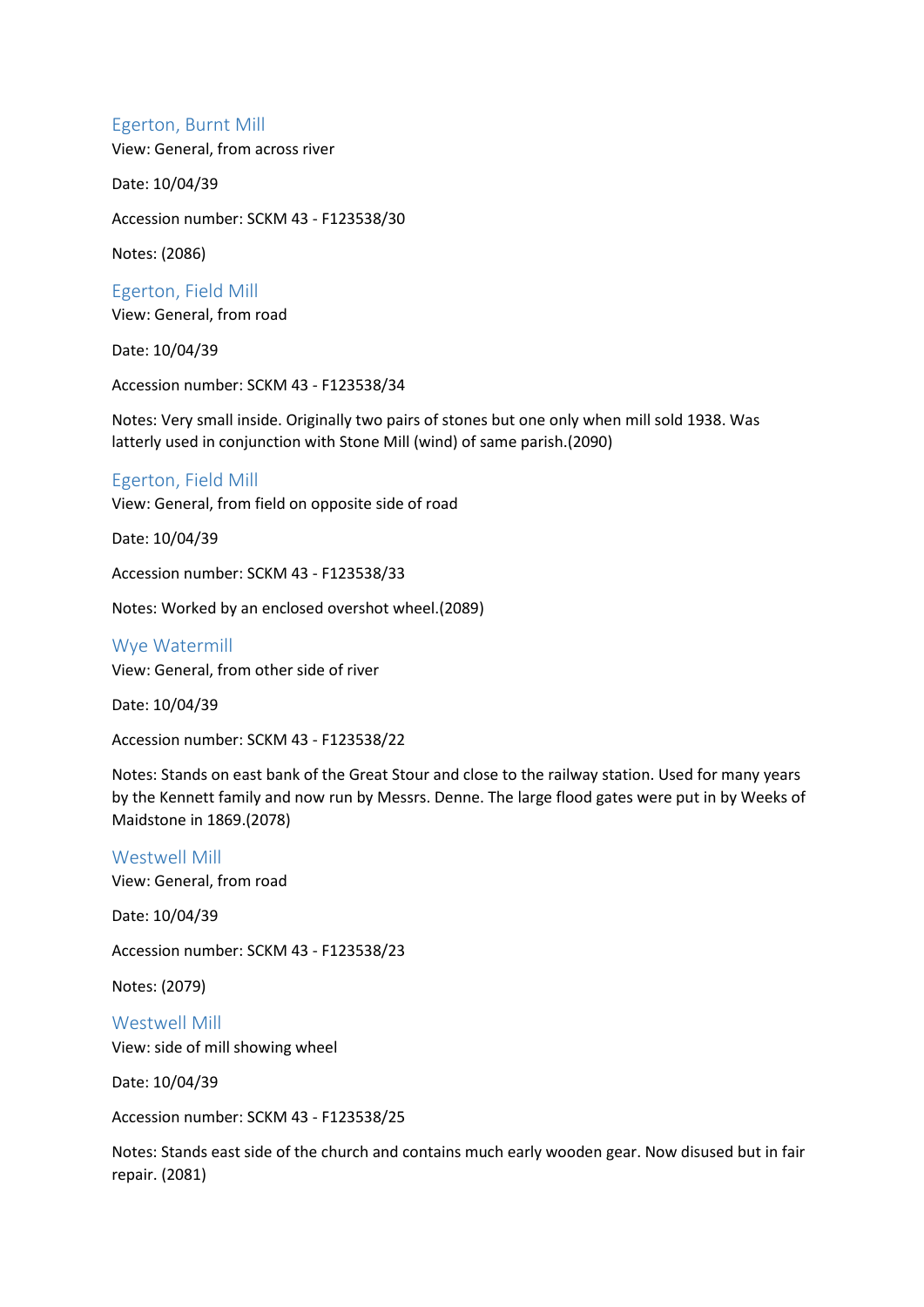#### Westwell Mill

View: Similar view (to SCKM 43 - F123538/25) but portrait

Date: 10/04/39

Accession number: SCKM 43 - F123538/24

Notes: (2080)

Hothfield, Hurst Mill View: Of stream and nearby house

Date: 10/04/39

Accession number: SCKM 43 - F123538/27

Notes: Of this mill only the foundations remain.(2083)

Chart Court, Swallow Mill

View: General

Date: 10/04/39

Accession number: SCKM 43 - F123538/29

Notes: a large building combining mill and mill house, it is well kept and in good order throughout. The wheel is enclosed.(2085)

Speldhurst, Barden Mill View: General, from yard?

Date: 13/05/40

Accession number: SCKM 43 - F123538/317

Notes: Now dismantled and used as a store. Wheel, now removed was made by Warren, of Hawkhurst. (2373)

Staplehurst, Lowhurst Mill

View:General, from other side of stream

Date: 10/04/39

Accession number: SCKM 43 - F123538/36

Notes: The present iron overshot is boxed in and replaces one of wood which is said to have been considerably more powerful.(2092)

Staplehurst, Lowhurst Mill View: General, from lane Date: 10/04/39 Accession number: SCKM 43 - F123538/35

Notes: from N.W. (2091)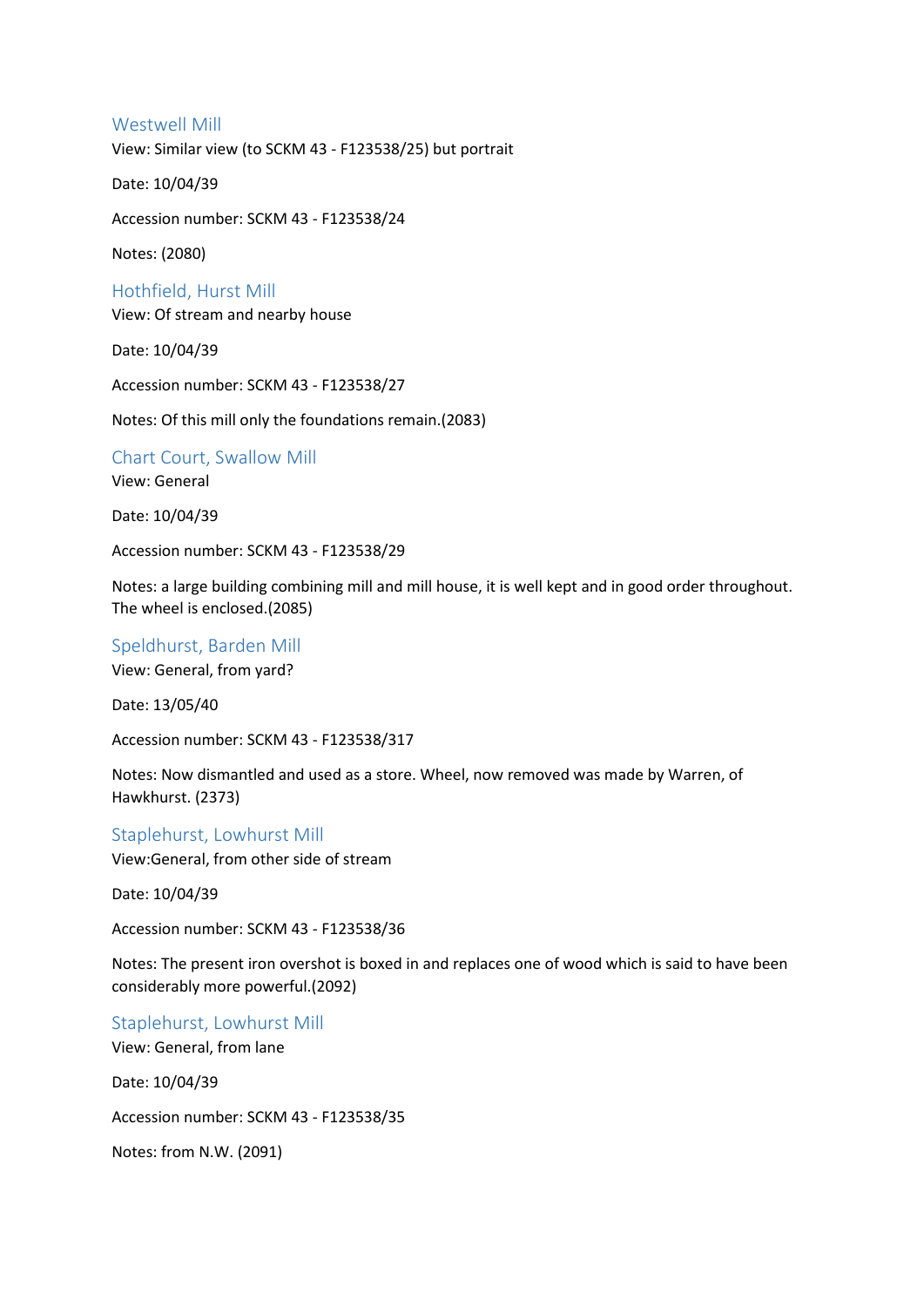### Hothfield Mill

View: General, from lane

Date: 10/04/39

Accession number: SCKM 43 - F123538/26

Notes: Stands on main Ashford to Maidstone road and now used as a tea house. Wheel is an overshot and mill was rebuilt by Hill, of Ashford. (2082)

## Hawkhurst, Furnace Mill

View: General, in bad condition

Date: 12/05/40

Accession number: SCKM 43 - F123538/316

Notes: Stopped working c.1917 and then dismantled. The wheel was of wood and measured 16ft. by 6ft. There were four pairs of stones. Mill now in bad condition.(2372)

Ashurst Mill View: Flood gates on river

Date: 07/05/39

Accession number: SCKM 43 - F123538/64

Notes: was destroyed by fire September 1930. The flood gates are the work of Weeks of Maidstone, 1861. (2120)

Ashurst Mill View: Site of wheel?

Date: 07/05/39

Accession number: SCKM 43 - F123538/63

Notes: The wheel here was 16ft. diameter by 8ft.(2119)

# Ashbourne Mill

View: Wooden stone nut

Date: 12/05/40

Accession number: SCKM 43 - F123538/318

Notes: An interesting wooden stone nut with detachable cogs, it was taken from Ashbourne Mill, Tenterden, and is now in the possession of Mr. John Russell of Cranbrook. (2374)

# Plaxtol, Wingfield Mill

View: General, from road

Date: 17/06/39

Accession number: SCKM 43 - F123538/145